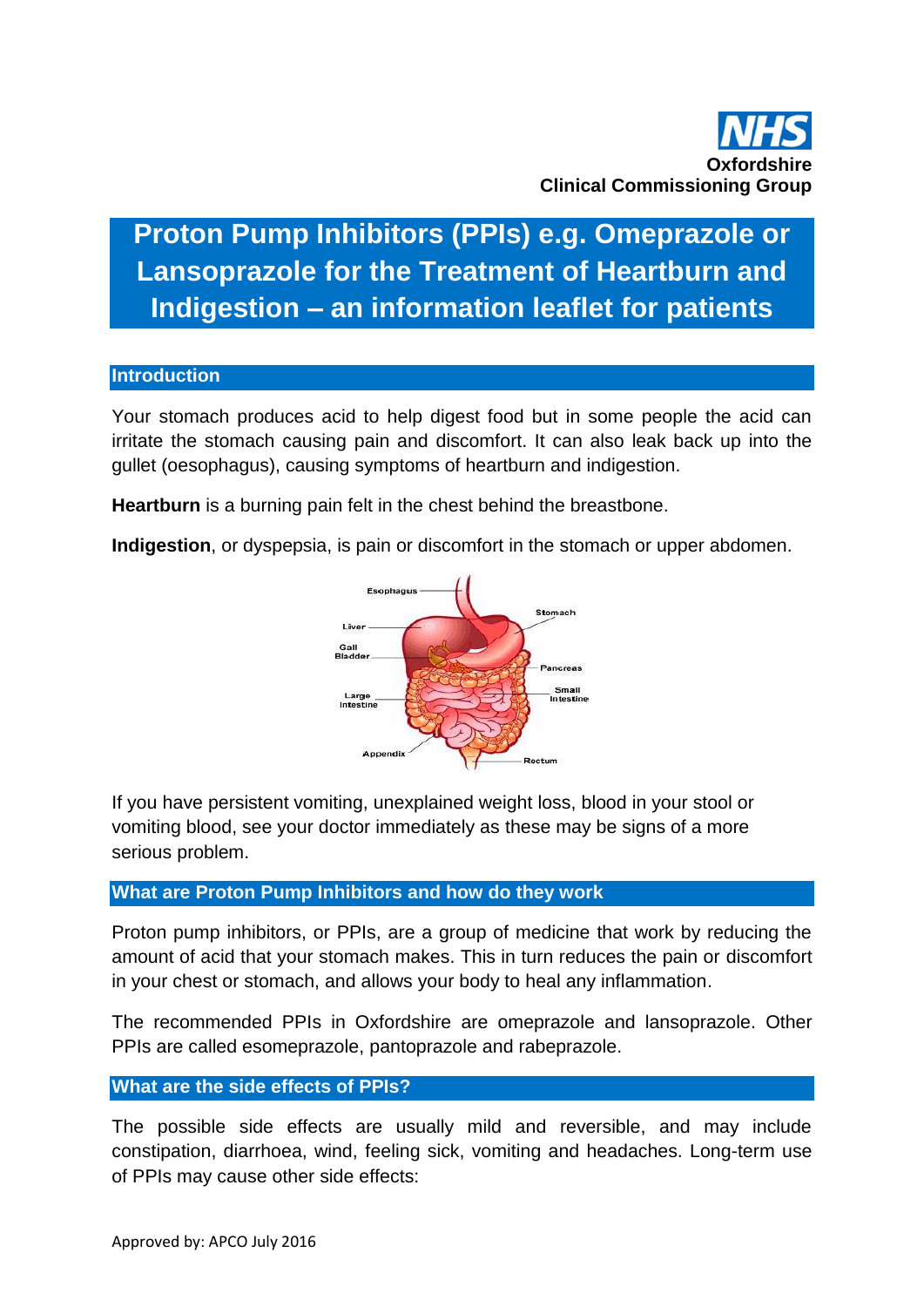- Increased risk of certain gastrointestinal infections e.g. *Clostridium difficile*
- Observational studies show increased risk of developing osteoporosis (a condition that affects bones) and bone fractures.

# **What I can do to help with symptoms?**

It is common for people to get heartburn and indigestion from time to time. You may find the following measurements can help reduce symptoms occurrence:

- eat smaller and more frequent meals, and avoid eating three to four hours before lying down or going to bed
- $\bullet$  keep to a healthy weight
- stop smoking
- avoid fizzy drinks
- avoid foods that give symptoms e.g. coffee, chocolate, alcohol, tomatoes, and fatty or spicy food
- avoid anti-inflammatory painkillers e.g. ibuprofen
- reduce stress by learning relaxation techniques
- avoid tight belts or clothing
- raise the head of your bed by about 4-8 inches using blocks under the legs of the bed

Over-the-counter medicines called 'alginates' or 'antacids' can be helpful in relieving heartburn and indigestion. Always check with your pharmacist or doctor to make sure it is suitable for you.

# **Starting treatment on a PPI**

Most people are able to treat heartburn and indigestion with simple changes to their diet and lifestyle, or with medicines such as alginates and/or antacids. If your symptoms do not get better despite these measurements, your doctor may prescribe you a PPI for four weeks. If your symptoms continue, then a further four weeks supply may be prescribed. Most people only need a short course of treatment, although some may find their symptoms return several months later. Your doctor will advise you how long you should be taking your PPI for.

# **What happens if I stop my PPI?**

If you take a PPI for more than a few weeks, your stomach may temporarily increase its ability to make acid, so that when the PPI is stopped, acid levels may be higher than before it was started.

For this reason some people find that their symptoms worsen when they try to stop taking a PPI. These are known as rebound symptoms and they can last for up to two weeks. Rebound symptoms can be reduced by stopping PPIs slowly and making simple lifestyle changes.